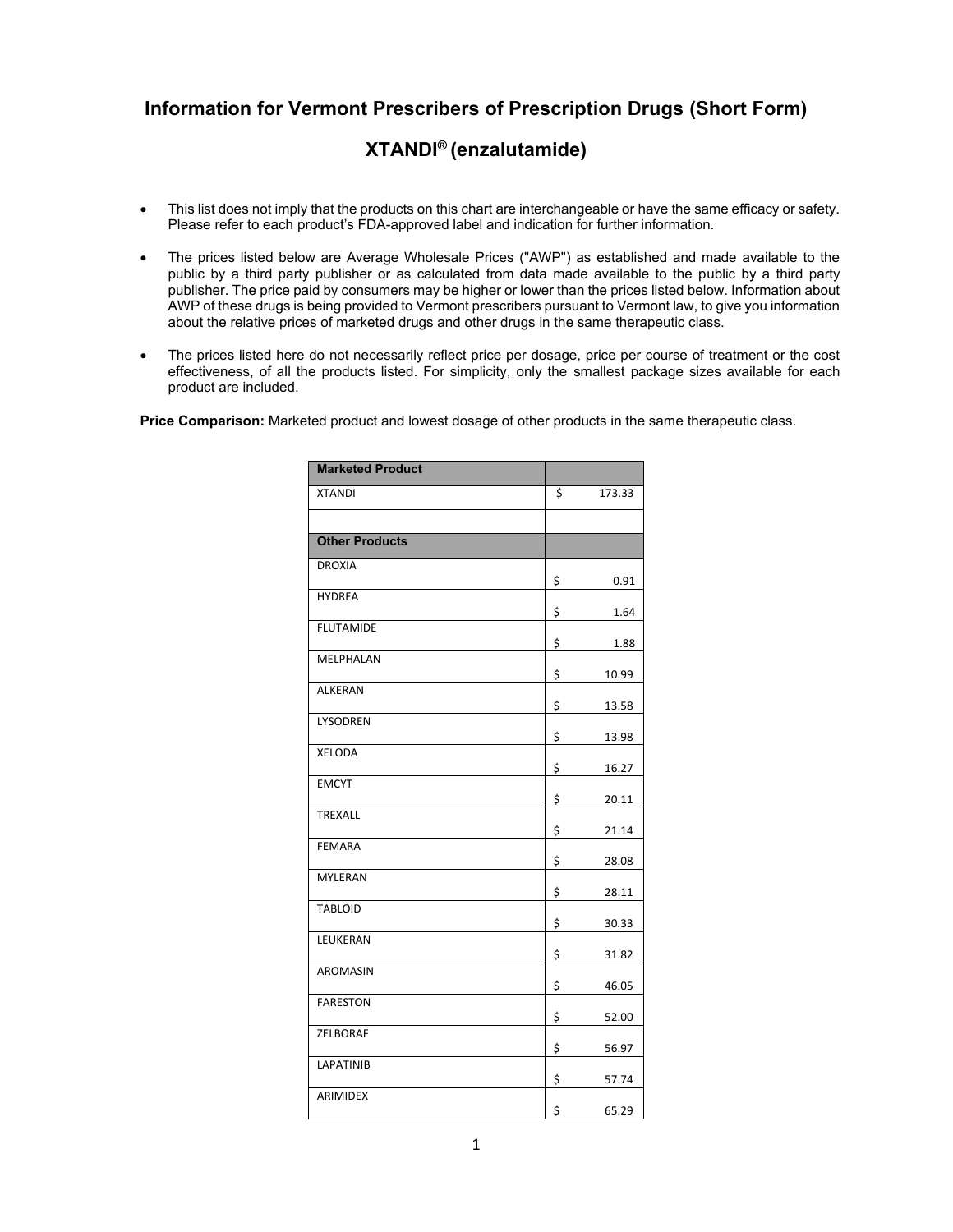| <b>SIKLOS</b>            |          |                 |
|--------------------------|----------|-----------------|
| TYKERB                   | \$       | 66.14           |
|                          | \$       | 66.83           |
| <b>ALECENSA</b>          | \$       | 83.28           |
| <b>MEKTOVI</b>           | \$       | 87.48           |
| <b>TAZVERIK</b>          | \$       | 88.73           |
| <b>LUMAKRAS</b>          |          |                 |
| YONSA                    | \$       | 92.18           |
| <b>TAFINLAR</b>          | \$       | 94.85           |
|                          | \$       | 95.01           |
| <b>KOSELUGO</b>          | \$       | 98.14           |
| <b>ORGOVYX</b>           |          |                 |
| TUKYSA                   | \$<br>\$ | 98.26<br>107.30 |
| <b>TARCEVA</b>           | \$       | 108.82          |
| <b>GLEOSTINE</b>         | \$       | 109.16          |
| <b>GLEEVEC</b>           | \$       | 112.37          |
| <b>BRAFTOVI</b>          | \$       | 114.99          |
| <b>INLYTA</b>            | \$       | 118.51          |
| <b>HYCAMTIN</b>          | \$       | 120.59          |
| NUBEQA                   | \$       | 122.53          |
| <b>HYDROXYUREA</b>       | \$       | 127.63          |
| <b>NERLYNX</b>           | \$       | 128.48          |
| CASODEX                  | \$       | 131.85          |
| ANASTROZOLE              | \$       | 132.70          |
| LETROZOLE                | \$       | 132.70          |
| ODOMZO                   | \$       | 133.27          |
| <b>TRETINOIN</b>         | \$       | 133.75          |
| VENCLEXTA                | \$       | 134.89          |
| ERLEADA                  | \$       | 135.26          |
| <b>TAMOXIFEN CITRATE</b> | \$       | 135.30          |
| RETEVMO                  | \$       | 137.33          |
| <b>BRUKINSA</b>          | \$       | 139.97          |
| <b>COTELLIC</b>          | \$       | 140.10          |
| EXEMESTANE               | \$       | 141.56          |
| MATULANE                 | \$       | 143.63          |
| BEXAROTENE               | \$       | 144.98          |
| <b>CYCLOPHOSPHAMIDE</b>  | \$       | 147.64          |
| <b>MERCAPTOPURINE</b>    | \$       | 148.54          |
| LYNPARZA                 | \$       | 148.82          |
| ZOLINZA                  | \$       | 150.10          |
| MEGESTROL ACETATE        | \$       | 151.93          |
| METHOTREXATE             | \$       | 152.89          |
| VOTRIENT                 | \$       | 153.57          |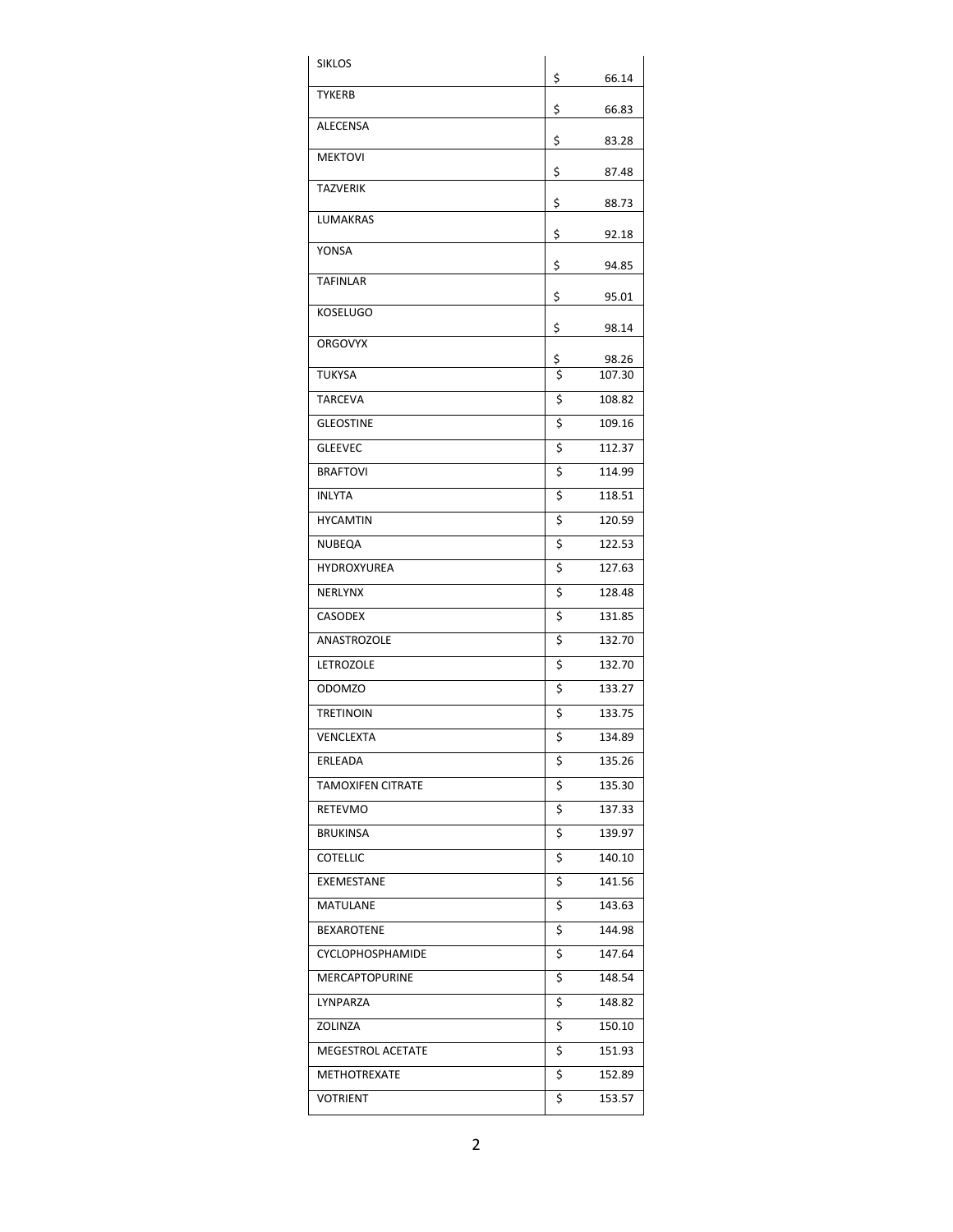| <b>ABIRATERONE ACETATE</b> | \$<br>155.10 |
|----------------------------|--------------|
| <b>MEKINIST</b>            | \$<br>156.24 |
| ZYKADIA                    | \$<br>158.28 |
| <b>UKONIQ</b>              | \$<br>159.00 |
| <b>SUNITINIB MALATE</b>    | \$<br>159.63 |
| ERLOTINIB HCL              | \$<br>160.44 |
| <b>BICALUTAMIDE</b>        | \$<br>161.46 |
| CAPECITABINE               | \$<br>166.65 |
| <b>IMATINIB MESYLATE</b>   | \$<br>166.88 |
| <b>RUBRACA</b>             | \$<br>173.70 |
| <b>TEMOZOLOMIDE</b>        | \$<br>177.42 |
| TASIGNA                    | \$<br>178.83 |
| VONJO                      | \$<br>195.00 |
| <b>TOREMIFENE CITRATE</b>  | \$<br>197.89 |
| GAVRETO                    | \$<br>202.17 |
| <b>TURALIO</b>             | \$<br>208.24 |
| <b>TABRECTA</b>            | \$<br>214.06 |
| TALZENNA                   | \$<br>216.42 |
| ZYTIGA                     | \$<br>217.74 |
| <b>NEXAVAR</b>             | \$<br>221.93 |
| VITRAKVI                   | \$<br>225.23 |
| LONSURF                    | \$<br>225.61 |
| <b>INREBIC</b>             | \$<br>229.33 |
| ALUNBRIG                   | \$<br>238.36 |
| <b>ROZLYTREK</b>           | \$<br>242.39 |
| ZYDELIG                    | \$<br>248.60 |
| LORBRENA                   | \$<br>249.00 |
| <b>EXKIVITY</b>            | \$<br>250.00 |
| SUTENT                     | \$<br>255.85 |
| <b>EVEROLIMUS</b>          | \$<br>265.63 |
| STIVARGA                   | \$<br>280.94 |
| CALQUENCE                  | \$<br>289.72 |
| TARGRETIN                  | \$<br>298.50 |
| JAKAFI                     | \$<br>311.54 |
| <b>IRESSA</b>              | \$<br>311.56 |
| CAPRELSA                   | \$<br>322.46 |
| ZEJULA                     | \$<br>326.21 |
| XOSPATA                    | \$<br>343.59 |
| WELIREG                    | \$<br>352.00 |
| SCEMBLIX                   | \$<br>358.00 |
| BALVERSA                   | \$<br>373.99 |
| XALKORI                    | \$<br>392.18 |
| DAURISMO                   | \$<br>393.72 |
| <b>GILOTRIF</b>            | \$<br>419.43 |